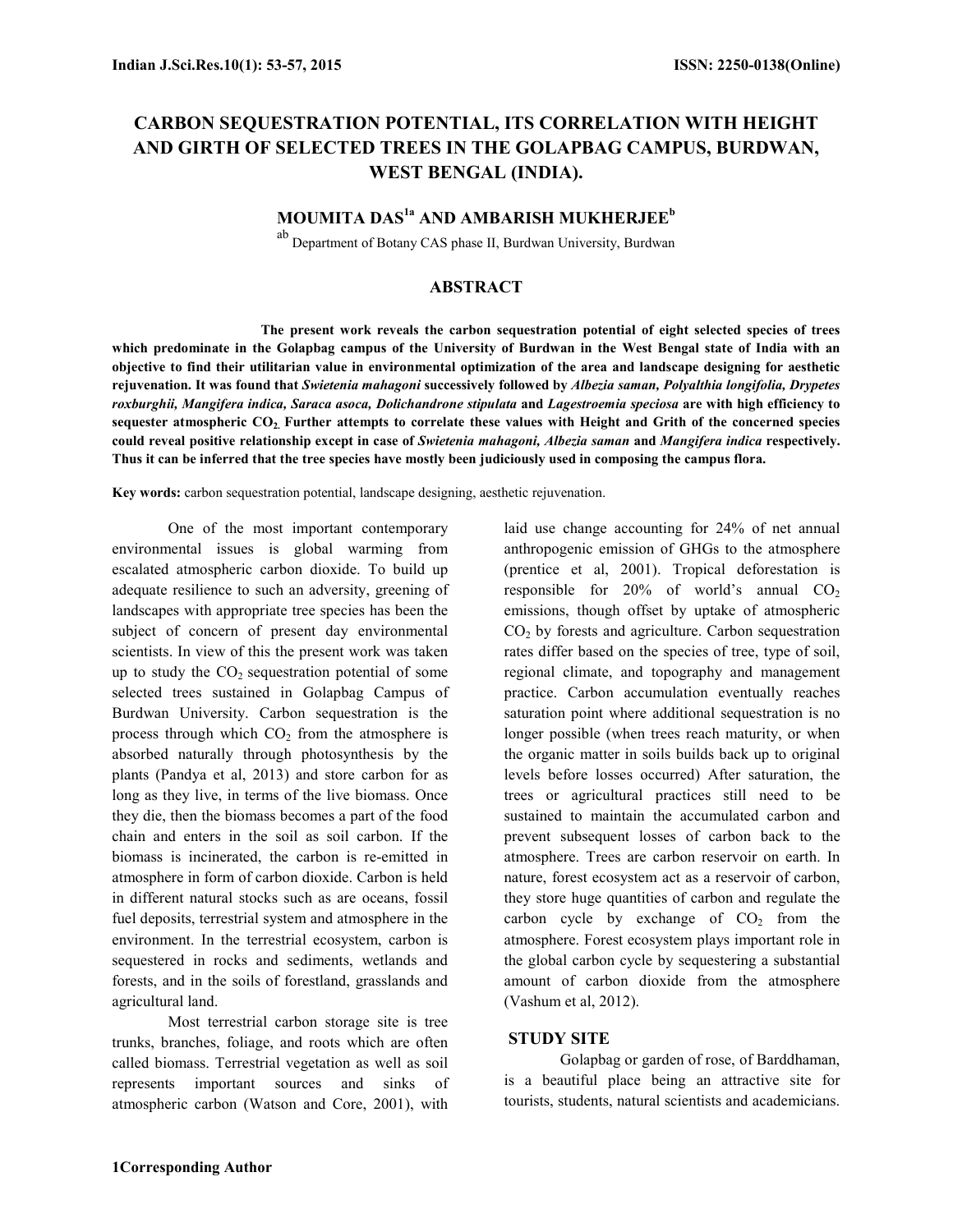#### DAS AND MUKHERJEE: CARBON SEQUESTRATION POTENTIAL, ITS CORRELATION…

It was the botanical and zoological garden established by the king Bijoy Chand Mahatab in 1884 with advice from the then British experts in the subject. Famous botanist Sir J. D Hooker came there and listed 128 types of trees. At present there are numerous Polyalthia longifolia, Swietenia mahagoni, Drypetes roxburghii, Saraca asoca, Albizia saman and other trees in the garden.

Burdwan is the alternative name of the city, which remains in use since the British period. Barddhaman is located at 23.25°N and 87.85°E.It has an average elevation of 40 meters (131 ft). The city is situated 1100 km from New Delhi and a little less than 100 km north-west of Kolkata on the Grand Trunk Road (NH-2) and Eastern Railway.



### METHODOLOGY

As many as eight species dominating the study site were selected the girth of each of which was measured conventionally at the breast height (GBH) i.e. near about 1.32m above ground surface. Tree diameter (D) was calculated by dividing  $\pi$  (22/7) by the actual marked girth of species (Bohre et al, 2012) i.e. GBH x 7/22. Biomass of the listed phanerophytes is calculated by simply applying of bio-statistics based allometric equations. Above ground Biomass i.e .AGB are measured by multiplying the bio-volume to the green wood density of tree species. Tree bio-volume  $(T_{BV})$  value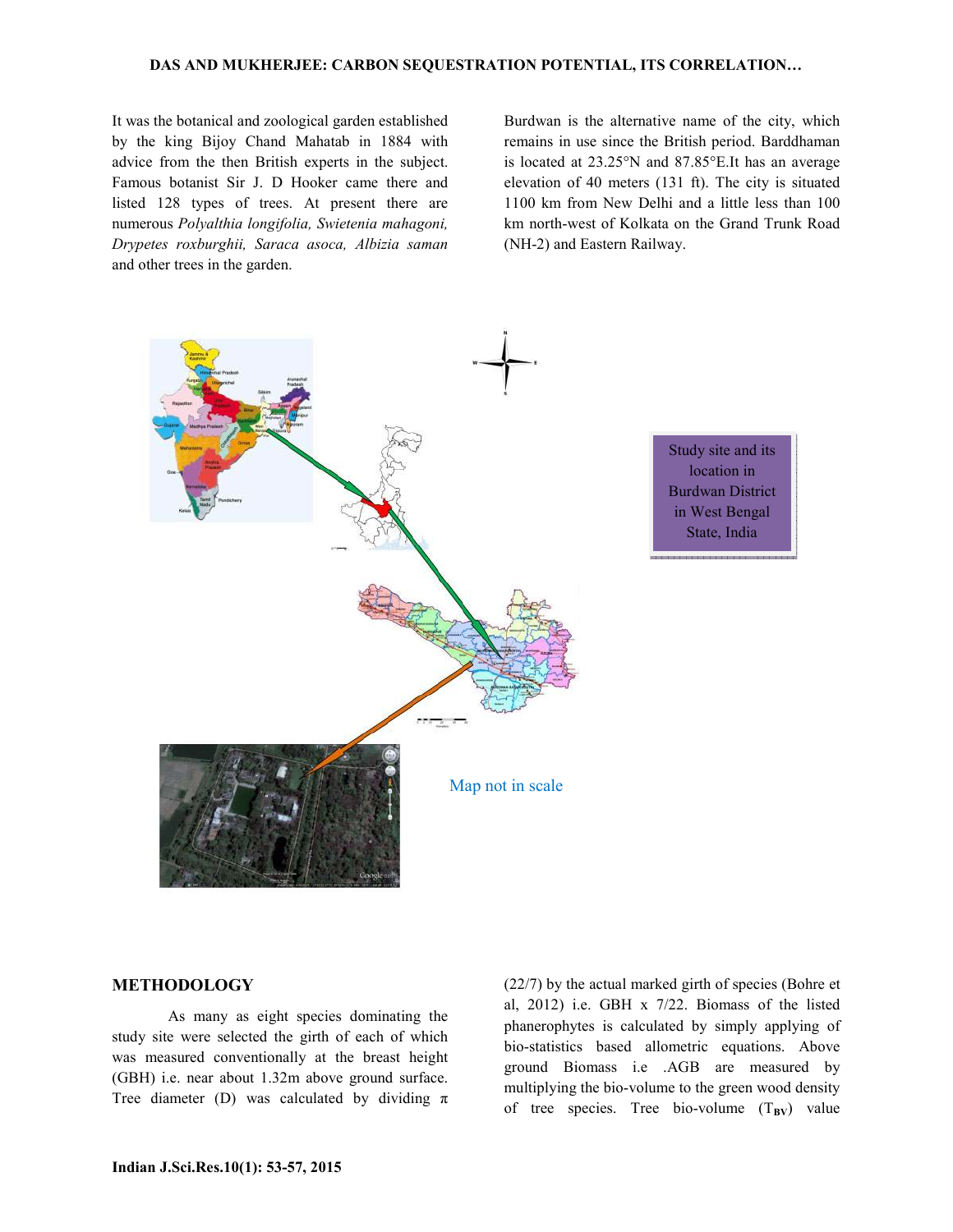established by multiplication of diameter with height of phanerophytes to factor 0.4.

### Bio-volume  $(T_{BV})$  = 0.4 X D x H  $AGB=Wood$  density x  $T_{BV}$

Where; D is calculated from GBH, assuming the trunk to be cylindrical,  $H =$  Height in meter. Height is mesured with the help of the instrument Theodolite. Wood density is used from Global wood density database (Zanne et al, 2009). The standard average density of 0.6 gm/ cm is applied wherever the density value is not available for tree species. The belowground biomass has been calculated by multiplying the above ground biomass (AGB) by 0.26factors as the root: shoot ratio (Hangarge et al, 2012).

 $BGB = AGB \times 0.26$ 

Total biomass is the sum of the above and below ground biomass (Sheikh et al, 2011).

**Total Biomass (TB)** = Above Ground Biomass + Below Ground Biomass.

## Carbon Estimation

Generally, for any plant species 50% of its biomass is considered as carbon (Pearson et al, 2005) i.e.

Carbon Storage/ Carbon sequestrational potential = Biomass /2

Phanerophytes were classified on the basis of their height; as follows

Mega- phanerophytes:- Over 30 meter high

Meso- phanerophytes:-8-30 meter high

Micro- phanerophytes:-2-8 meter high

Nano- phanerophytes:- Under 2 meter

## RESULTS AND DISCUSSION

| Name of the          | Plant | GBH(           | Diameter | Heigh          | Types   | $T_{\rm BV}$          | AGB in  | <b>BGB</b> | TB (Kg) | Carbon  |
|----------------------|-------|----------------|----------|----------------|---------|-----------------------|---------|------------|---------|---------|
| plant                | No    | in             | (in      | $t$ (in        | of      | (meter <sup>3</sup> ) | Kg      | (Kg)       |         | Storage |
|                      |       | meter)         | meter)   | meter          | phanero |                       |         |            |         | (Gram)  |
|                      |       |                |          |                | phytes  |                       |         |            |         |         |
| Polyalthia           | 63    | 2.33           | 0.7413   | 11.9           | Meso-   | 2.61574               | 1.56944 | 0.40805    | 1.97749 | 988.75  |
| longifolia           | 55    | 2.17           | 0.6904   | 11.8           | phanero | 2.24979               | 1.34987 | 0.35097    | 1.70084 | 850.42  |
| Sonn.                | 38    | $\overline{2}$ | 0.6363   | 8.6            | phytes  | 1.39277               | 0.83566 | 0.21727    | 1.05293 | 526.47  |
|                      | 10    | 2.55           | 0.8113   | 11.7           |         | 3.08038               | 1.84823 | 0.48054    | 2.32877 | 1164.39 |
|                      | 70    | 2.87           | 0.9131   | 20.1           |         | 6.70335               | 4.02201 | 1.04572    | 5.06773 | 2533.87 |
| Lagestroemia         | 139   | 0.95           | 0.3022   | 4.3            | Micro-  | 0.15708               | 0.09425 | 0.02451    | 0.11876 | 59.38   |
| speciosa             | 151   | 1.58           | 0.5027   | 4.1            | phanero | 0.41443               | 0.24866 | 0.06465    | 0.31331 | 156.66  |
| $(L)$ Pers.          | 157   | 1.07           | 0.3404   | $\overline{4}$ | phytes  | 0.1854                | 0.11124 | 0.02892    | 0.14016 | 70.08   |
|                      | 173   | 1.45           | 0.4613   | 6.2            |         | 0.52774               | 0.31664 | 0.08233    | 0.39897 | 199.48  |
|                      | 195   | 1.38           | 0.4390   | 8              |         | 0.61672               | 0.37003 | 0.09621    | 0.46624 | 233.12  |
| Saracca asoca        | 159   | 1.02           | 0.3245   | 3.1            | Micro-  | 0.13057               | 0.07834 | 0.02037    | 0.09871 | 49.36   |
| (Roxb.) Wilde        | 171   | 1.27           | 0.4040   | 6              | phanero | 0.39174               | 0.23504 | 0.06111    | 0.29615 | 148.08  |
|                      | 630   | 1.78           | 0.5663   | 7.8            | phytes  | 1.00058               | 0.60035 | 0.15609    | 0.75644 | 378.22  |
|                      | 676   | 1.20           | 0.3818   | 9.5            |         | 0.55395               | 0.33237 | 0.08642    | 0.41879 | 209.39  |
|                      | 724   | 2.17           | 0.6904   | 9.3            |         | 1.77314               | 1.06388 | 0.27661    | 1.34049 | 670.24  |
| <b>Dolichandrone</b> | 649   | 1.02           | 0.3245   | 8.1            | Meso-   | 0.34117               | 0.2047  | 0.05322    | 0.25792 | 128.96  |
| stipulata            | 639   | 0.77           | 0.245    | 7.9            | phanero | 0.18968               | 0.11381 | 0.02959    | 0.1434  | 7.17    |
| Benth. &             | 635   | 1.13           | 0.3595   | 12.4           | phytes  | 0.64108               | 0.38465 | 0.10001    | 0.48466 | 242.33  |
| Hook.f.              | 633   | 1.34           | 0.4263   | 12.2           |         | 0.88682               | 0.53209 | 0.13834    | 0.67043 | 335.21  |
|                      | 687   | 1.45           | 0.4613   | 9              |         | 0.76608               | 0.45965 | 0.11951    | 0.57916 | 289.58  |
| Swietenia            | 652   | 4.10           | 1.3045   | 25.6           | Meso-   | 17.4257               | 10.4554 | 2.7184     | 13.1738 | 6586.9  |
| mahagoni             | 643   | 4.50           | 1.4318   | 23.7           | phanero | 19.4345               | 11.6607 | 3.03178    | 14.6925 | 7346.23 |
| $(L.)$ Jacq.         | 637   | 5.93           | 1.8868   | 18.3           | phytes  | 26.0592               | 15.6355 | 4.06524    | 19.7008 | 9850.38 |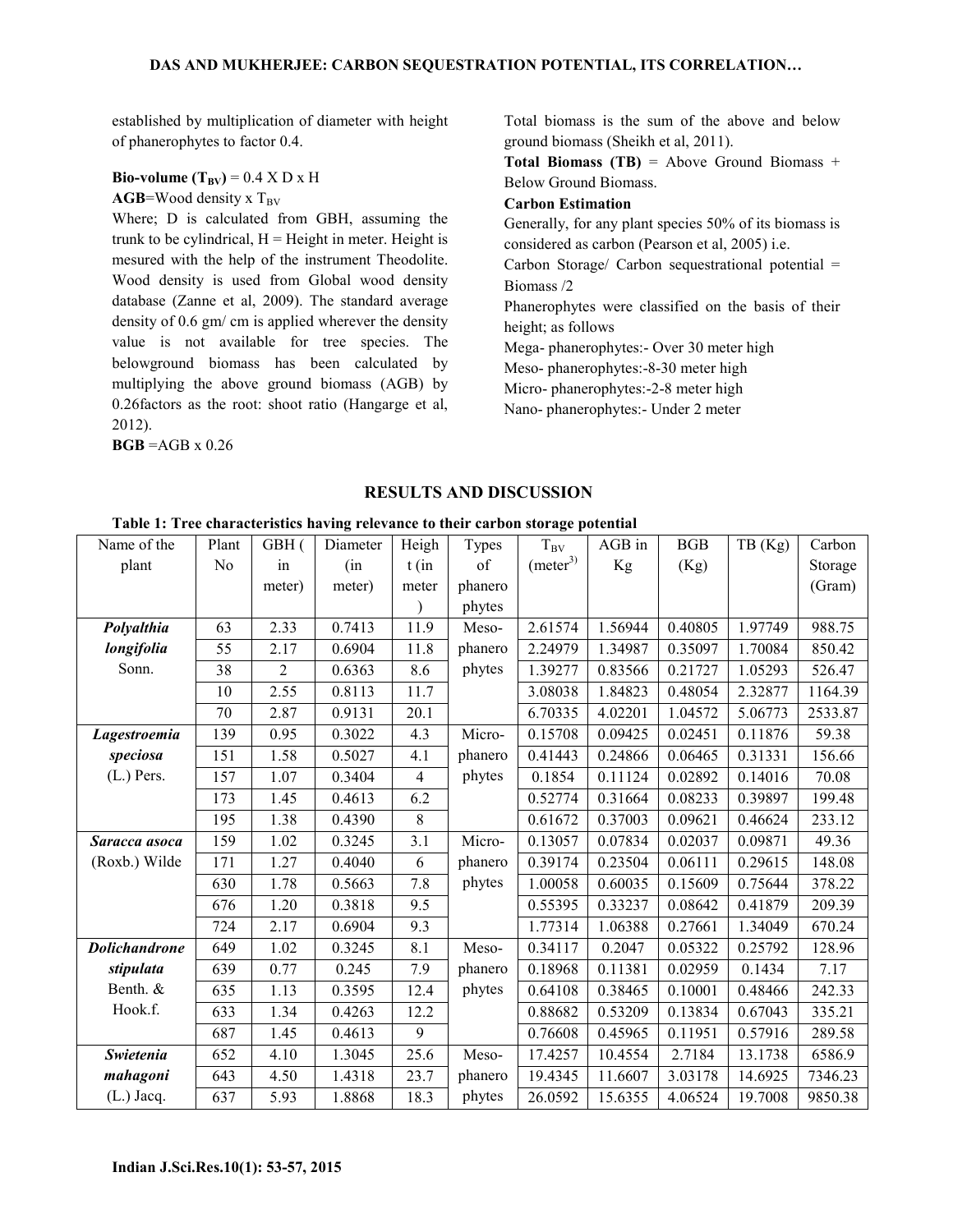## DAS AND MUKHERJEE: CARBON SEQUESTRATION POTENTIAL, ITS CORRELATION…

|                  | 674  | 4.00 | 1.2727 | 23.9  |         | 15.4851 | 9.29103 | 2.41567 | 11.7067 | 5853.35 |
|------------------|------|------|--------|-------|---------|---------|---------|---------|---------|---------|
|                  | 673  | 3.82 | 1.2154 | 24.5  |         | 14.4766 | 8.68594 | 2.25834 | 10.9443 | 5472.14 |
| <b>Mangifera</b> | 657  | 1.49 | 0.4740 | 16.3  | Meso-   | 1.46488 | 0.87893 | 0.22852 | 1.10745 | 553.73  |
| indica           | 920  | 1.85 | 0.5886 | 8.1   | phanero | 1.1225  | 0.6735  | 0.17511 | 0.84861 | 42.43   |
| L                | 923  | 2.60 | 0.8272 | 19.6  | phytes  | 5.36452 | 3.21871 | 0.83686 | 4.05557 | 202.779 |
|                  | 1139 | 1.95 | 0.6204 | 16.1  |         | 2.47876 | 1.48726 | 0.38669 | 1.87395 | 936.98  |
|                  | 1142 | 1.49 | 0.4740 | 12.2  |         | 1.09641 | 0.65785 | 0.17104 | 0.82889 | 414.45  |
| Albizia saman    | 622  | 1.90 | 0.6045 | 12.2  | Meso-   | 1.78327 | 1.06996 | 0.27819 | 1.34815 | 647.07  |
| F.Muell.         | 621  | 2.85 | 0.9068 | 14.3  | phanero | 4.70356 | 2.82214 | 0.73376 | 3.5559  | 1777.95 |
|                  | 620  | 2.80 | 0.8909 | 14.1  | phytes  | 4.47647 | 2.68588 | 0.69833 | 3.38421 | 1692.1  |
|                  | 740  | 2.25 | 0.7159 | 19.33 |         | 3.96265 | 2.37759 | 0.61817 | 2.99576 | 1497.88 |
|                  | 743  | 3.40 | 1.0818 | 19.35 |         | 9.05812 | 5.43487 | 1.41307 | 6.84794 | 3423.97 |
| <b>Drypetes</b>  | 760  | 1.55 | 0.4931 | 18.2  | Meso-   | 1.77013 | 1.06208 | 0.27614 | 1.33822 | 669.11  |
| roxburghii       | 765  | 0.94 | 0.2990 | 20.2  | phanero | 0.72235 | 0.43341 | 0.11269 | 0.5461  | 273.05  |
| (Wall.) Hurus.   | 763  | 2.79 | 0.8877 | 19.8  | phytes  | 6.24096 | 3.74458 | 0.97359 | 4.71817 | 2359.08 |
|                  | 766  | 2.52 | 0.8018 | 20.1  |         | 5.16871 | 3.10123 | 0.80632 | 3.90755 | 1953.78 |
|                  | 800  | 1.40 | 0.4454 | 16.3  |         | 1.29341 | 0.77605 | 0.20177 | 0.97782 | 488.91  |

Table 2: Correlation between GBH and carbon sequestrational potential of different phanerophytes

|                         | Correlation |
|-------------------------|-------------|
| Name of phanerophytes   | coefficient |
|                         | values      |
| Polyalthia longifolia   | $0.93960^*$ |
| Lagestroemia speciosa   | 0.80101     |
| Saraca asoca            | 0.9721      |
| Dolichandrone stipulata | $0.94420*$  |
| Swietenia mahagoni      | 0.9881      |
| Mangifera indica        | $-0.2428$   |
| Albezia saman           | 0.93111     |
| Drypetes roxburghii     | 0.98695     |

Table 3: Correlation between height and carbon sequestrational potential of different phanerophytes

| Correlation coefficient |
|-------------------------|
| values                  |
| 0.98658*                |
| 0.87447                 |
| 0.70426                 |
| 0.7239                  |
| $-0.8917$ *             |
| 0.3195                  |
| $-43.0453$              |
| 0.587009                |
|                         |

\* Significant at P 0.05

\*\* Significant at both P 0.05 and P 0.01

Fig. 1: Graphical representation of carbon storage potential of the phanerophytes



 We have measured the carbon sequestration potential of 40 individual phanerophytes belonging to eight different genera occurred in the Golapbag campus of Burdwan University. Out these eight genera six are mesophanerophytes and rest two are micro phanerophytes (Table 1) of among them Swietenia mahagoni has highest whereas Lagestroemia speciosa has lowest carbon sequestration potential from this we can conclude that Swietenia mahagoni can remove highest amount of  $CO<sub>2</sub>$  from the atmosphere (Fig. 1). All the phanerophytes except Mangifera indica shows positive correlation between